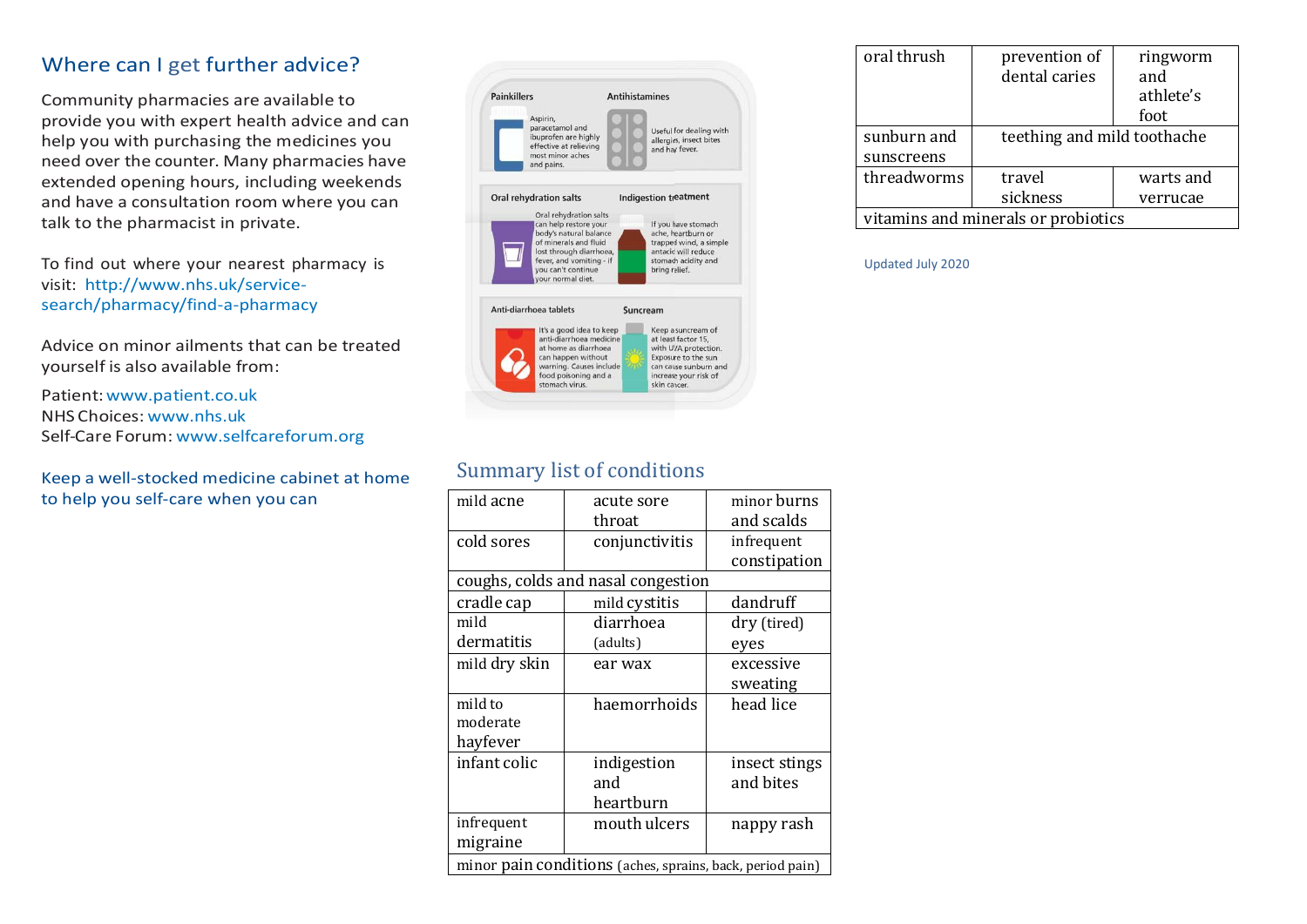

# **Prescribing of Over the Counter medicines**



For 35 minor, short-term health conditions over the counter (OTC) medicines will not be routinely prescribed.